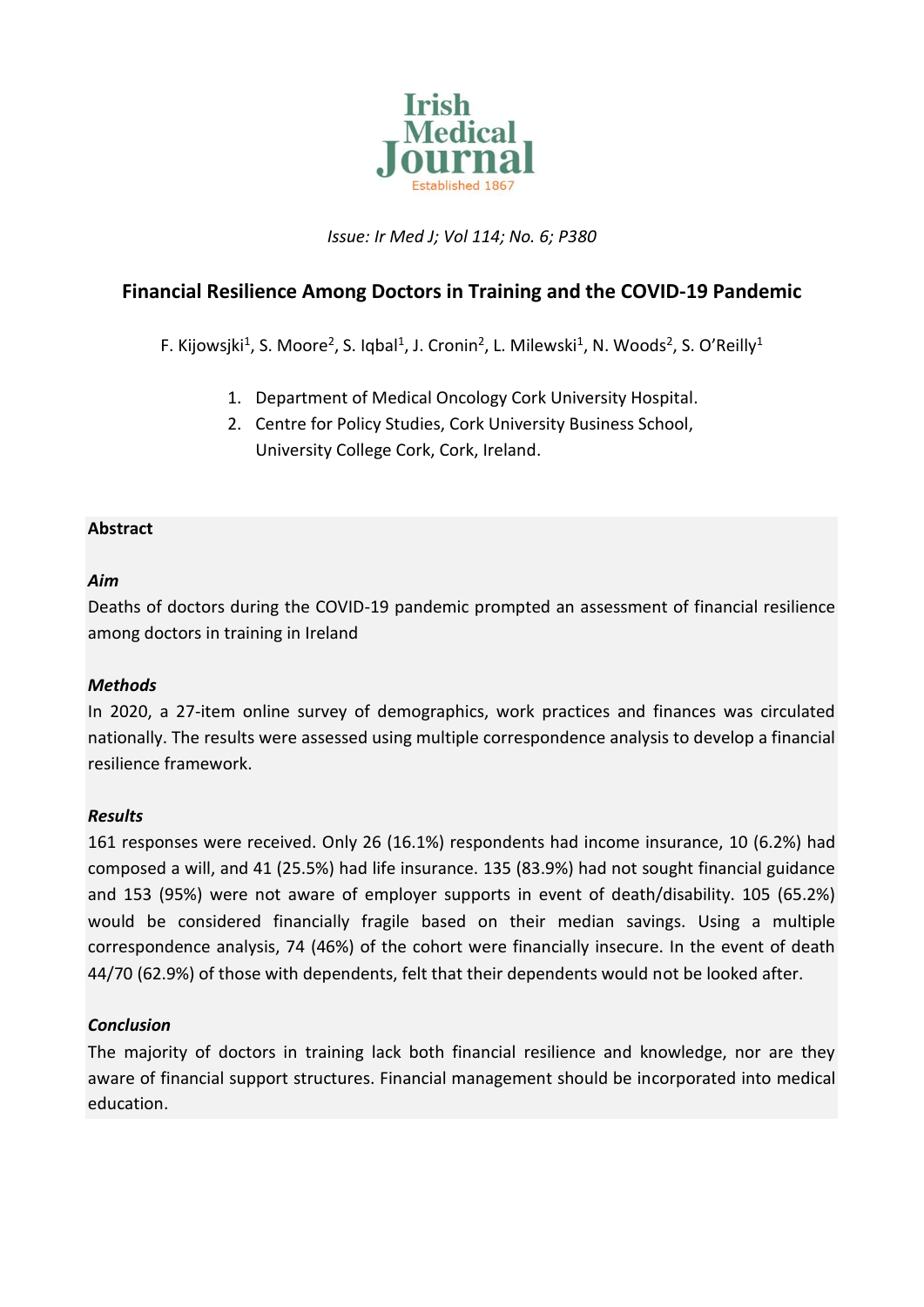#### **Introduction**

In March 2020, rising cases of Coronavirus 2019 (COVID-19) led to a government mandated lockdown and an escalation of healthcare resources. Reports from countries already affected by the virus had documented a high occupational infection risk and mortality among healthcare workers <sup>1,2,3</sup>. The onset of lockdown was associated with much uncertainty regarding the outcomes and impacts of the illness  $4,5,6$ ; and prompted a review of financial resilience among doctors in training in Ireland.

Financial resilience refers to a household's capacity to absorb, respond, and adjust to a financial shock. It is a dynamic concept characterized by adaptability – the capacity to recover from the disturbance while also taking advantage of the benefits offered by the shock  $^{7,8}$ . A household may be described as financially resilient when it exhibits "*the ability to access and draw on internal capabilities and appropriate, acceptable and accessible external resources and supports in times of*  financial adversity"<sup>8</sup>. Research examining the financial resilience of the household typically assesses income, savings, the ability to meet living expenses, the capacity to raise funds to cover unexpected expenses, and debt, against various household characteristics, such as household composition, tenure, employment status <sup>9.10</sup>.

The objective of this analysis was to examine the financial resilience of medical doctors at the frontline of the COVID-19 pandemic when occupation related death or disability was a potential reality. Our analysis considered the doctor's household as the unit of analysis, and illness or death due to COVID-19 as the disruption to income.

### **Methods**

A 27-item online survey was devised to assess financial resilience and life planning among doctors in training. Ten questions were binary while the remaining questions were multiple choice (Table 1). Questions were grouped in three sections; the first 7 related to the demographic characteristics of the doctors the following 8 considered the impact of the pandemic on work practices, and the final 12 examined the financial security of the doctors and their immediate families. All responses were treated as categorical variables. The survey was circulated via hospital-based email systems to 1,000 doctors in training in the Republic of Ireland, between May and June 2020. A total of 161 replies were received.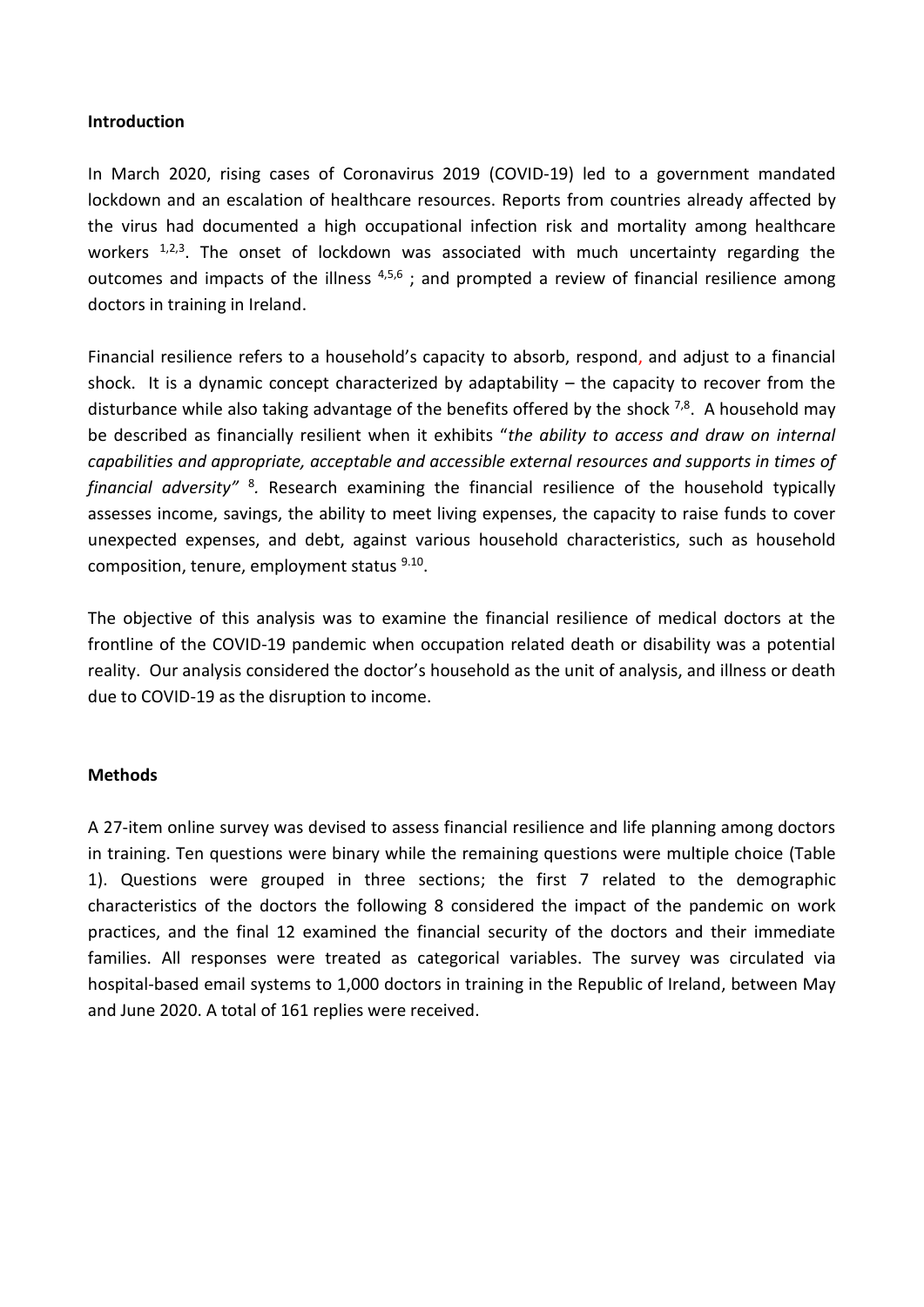### *Table 2: Questionnaire Assessments.*

| Ħ,<br>Variable     | Question                                                                             |  |  |  |  |
|--------------------|--------------------------------------------------------------------------------------|--|--|--|--|
| 1<br>Age           | What is your age?                                                                    |  |  |  |  |
| 2<br>gender        | What is your gender?                                                                 |  |  |  |  |
| З<br>county        | What county do you work in?                                                          |  |  |  |  |
| 4<br>grade         | What is your grade?                                                                  |  |  |  |  |
| 5<br>irish         | Are you an Irish National?                                                           |  |  |  |  |
| nationality<br>6   | If not, what is your nationality?                                                    |  |  |  |  |
| 17<br>income       | What is your yearly income?                                                          |  |  |  |  |
| 8<br>redeployed    | Have you been redeployed due to the COVID-19 outbreak?                               |  |  |  |  |
| covid_contact<br>9 | If yes, has the redeployment included care of COVID-19 patients?                     |  |  |  |  |
| 10 Ppe             | Do you feel that you have all the necessary tools (PPE) to perform your task         |  |  |  |  |
|                    | without the risk of becoming infected with COVID-19?                                 |  |  |  |  |
| 11 worry           | How worried are you about contracting COVID-19?                                      |  |  |  |  |
| 12 tested          | Have you been tested for COVID-19 or placed in isolation?                            |  |  |  |  |
| 13 rights          | Do you know your employment rights during this COVID-19 emergency?                   |  |  |  |  |
| 14 voiced          | Have you voiced your health and safety concern to your employer or line manager?     |  |  |  |  |
| 15 response        | If yes; do you feel the appropriate response or action has been taken by your        |  |  |  |  |
|                    | employer to accommodate your concerns?                                               |  |  |  |  |
| 16 dependants      | Do you have dependents? A dependent is a person who relies on another,               |  |  |  |  |
|                    | especially a family member, for financial support.                                   |  |  |  |  |
| 17 dependents_home | If yes, are your dependents living in:                                               |  |  |  |  |
| 18 sole            | Are you your household's sole earner?                                                |  |  |  |  |
| 19 inc_ins         | Do you have income insurance? Income insurance, or income protection, provides       |  |  |  |  |
|                    | you with a replacement income if you cannot work as a result of an illness or injury |  |  |  |  |
|                    | for a certain period of time.                                                        |  |  |  |  |
| 20 savings         | Should you lose income, how long will your savings last?                             |  |  |  |  |
| 21 support         | Should you run into financial trouble; would you receive financial support from      |  |  |  |  |
|                    | family or friends?                                                                   |  |  |  |  |
| 22 Hse             | Do you know if there are any workplace policies through the HSE to ensure            |  |  |  |  |
|                    | sufficient support to you and/or your families?                                      |  |  |  |  |
| 23 debt            | Do you have a mortgage or any significant debt to pay?                               |  |  |  |  |
| 24 advice          | Have you sought advice on mortgage or life assurance during this pandemic?           |  |  |  |  |
| 25 life_ins        | Do you have life insurance? Life insurance is a form of insurance in which a person  |  |  |  |  |
|                    | makes regular payments to an insurance company, in return for a sum of money to      |  |  |  |  |
|                    | be paid to them after a period of time, or to their family if they die.              |  |  |  |  |
| 26 Will            | Have you composed a legally binding will?                                            |  |  |  |  |
| 27 dep_ok          | Do you think your dependents will be financially looked after if you pass away?      |  |  |  |  |
| 28 Resilience      | $resilience = sole + savings + support + income$                                     |  |  |  |  |

Data exploration was conducted using multiple correspondence analysis (MCA)<sup>11</sup>. Variables that were both spatially related, in the analysis output, and theoretically related, based on suppositions about the characteristics of financial resilience, were aggregated to form a composite variable.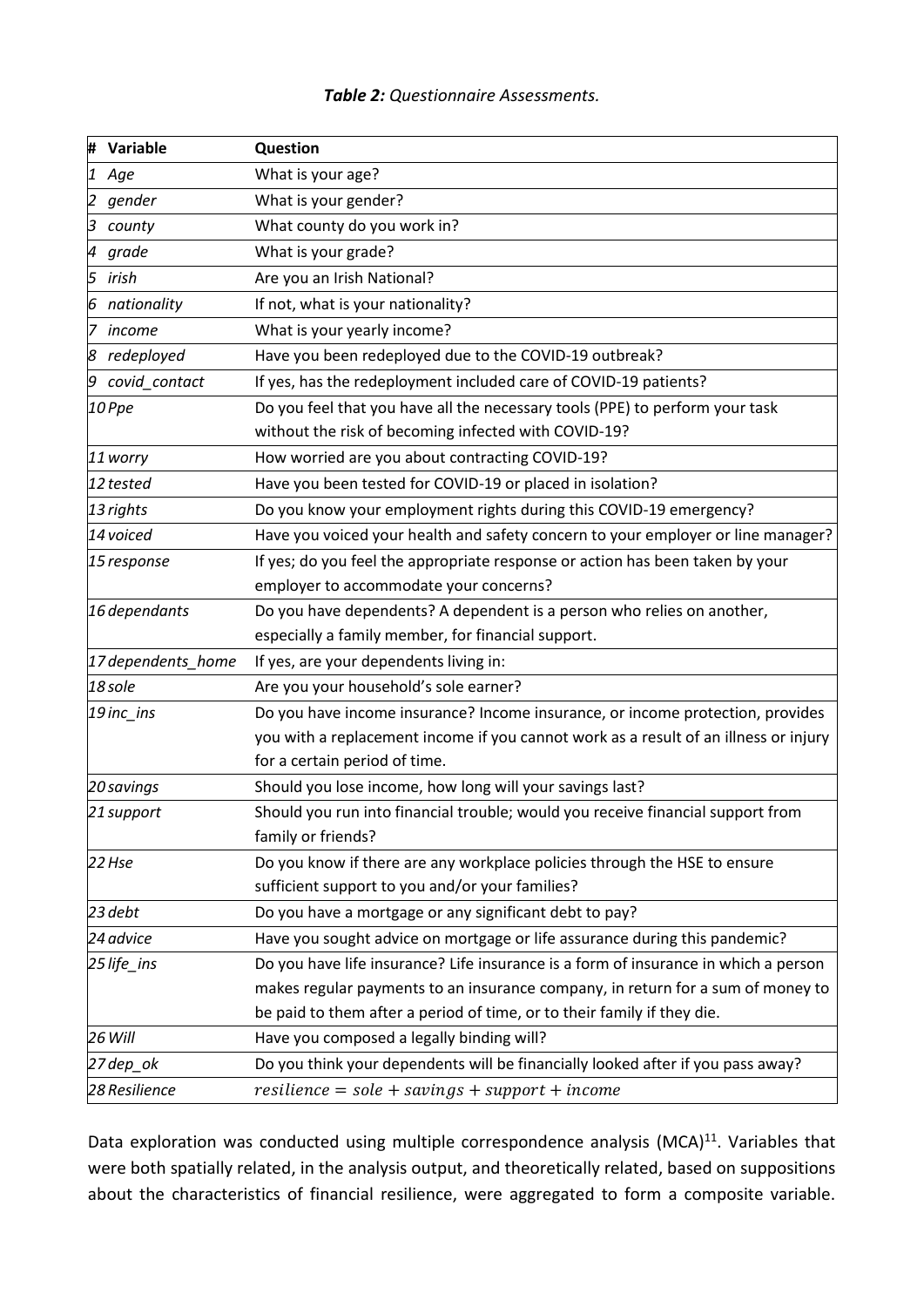Multiple correspondence analysis was then used to explore the data to describe latent unobservable variable(s) through the analysis of observable categorical  $12,13$ . Guided by the literature 14,15, 11 variables were analysed **(Table 2).**

| <b>Description</b>                                                 |
|--------------------------------------------------------------------|
| Level of income (4-point scale)                                    |
| Level of savings (4-point scale                                    |
| Presence of family support (2-point scale)                         |
| Status as household sole earner (2-point scale)                    |
| Awareness of employment rights (2-point scale)                     |
| Awareness of HSE employment support schemes (2-point scale)        |
| Presence of legally binding will (2-point scale)                   |
| Has the respondent recently taken financial advice (2-point scale) |
| Presence of mortgage or personal debt (2-point scale)              |
| Presence of income insurance cover (2-point scale)                 |
| Presence of life insurance cover (2-point scale)                   |
|                                                                    |

*Table 2: Variables included in the Multiple Correspondence Analysis.*

The dimensions suggested by the analysis reveal a demarcation along the lines of what might be termed financial wherewithal (level of *income* and *savings*, status as household *sole* earner and the presence of *support* from home) and financial safety (the presence of *debt*, income insurance (*inc\_ins*) and life insurance (*life\_ins*)). Informed by the results of the MCA, these four variables were chosen to form a composite measure of resilience. Debt, life insurance and income insurance were not included in the composite as they capture homeownership. Statistical analysis was performed in R Studio.

### **Results**

Of the 161 doctors that participated in the survey, responses were evenly distributed by gender (47.2% female). The majority of respondents were over 30 years old (69.6%) and based in Cork (77%). Over 60% were Registrars, 34% were Senior House Officers (SHO) and 4% were Interns; 65% were Irish. Of the non-Irish doctors, 81.5% were non-European Union (EU) citizens.

The median salary for this cohort was inferred to be €55,000, the center of the median class. Over half the respondents were the household's sole earner. Less than half had dependents (43.5%), of which 14.9% had dependents who did not reside in the EU. Just under 30% of respondents estimated that their savings would last for less than 3 months if they had no income, while 34% had between 3- and 6-months income accumulated, 24% had between 6 and 12 months, and 12.6% had more than one year of savings put aside.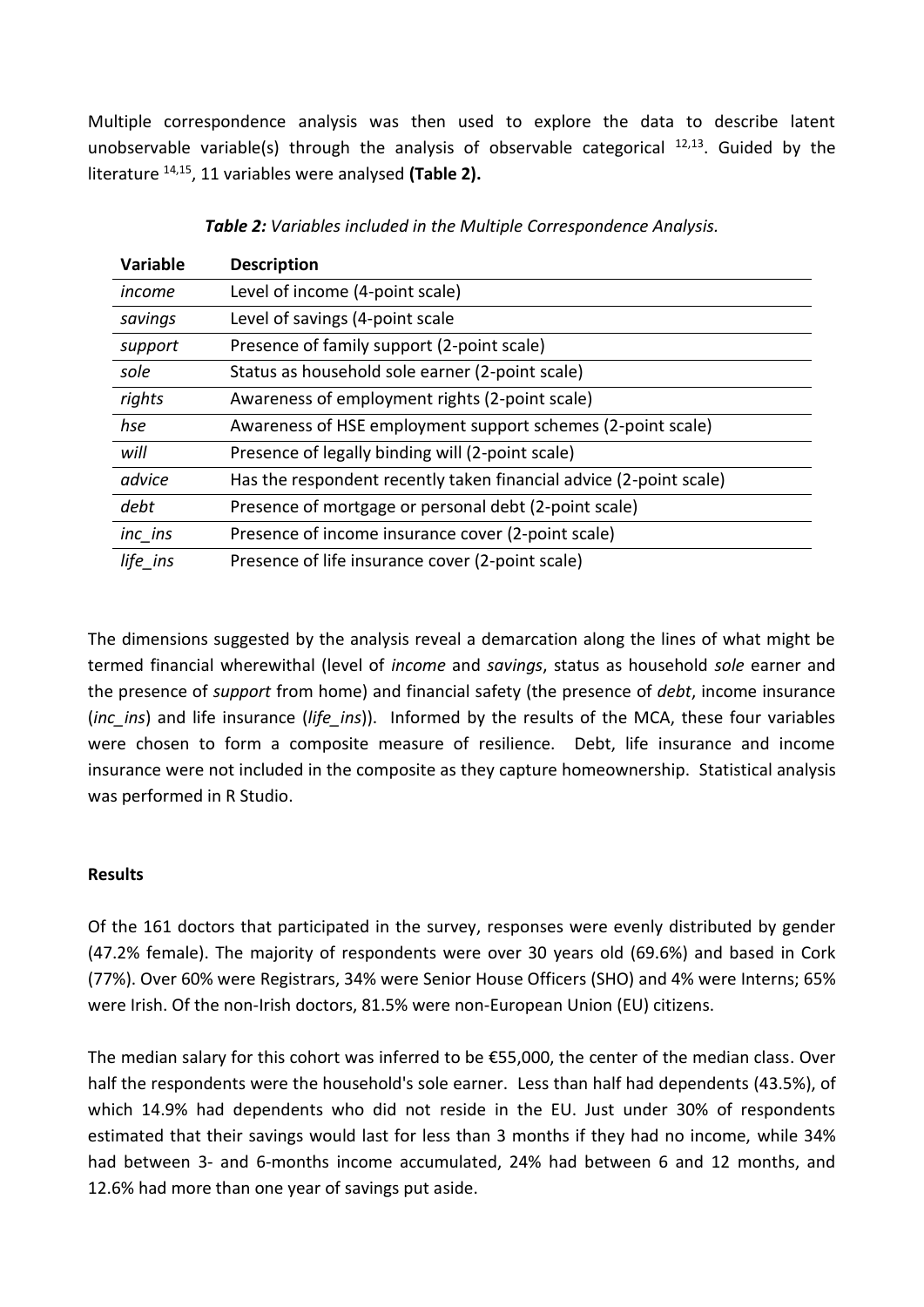40% of doctors in this sample had loans or mortgages, with Irish doctors representing nearly 75% of those with debt. However, the statistical relationship between nationality and the incidence of debt is weak ( $\chi_1^2 = 3.02$ ,  $p \ val = 0.082$ ).

16.1% of the recipients of the survey had income insurance. Life insurance cover rates were 25.5%, and only 6.2% had composed a legally binding will. The majority (83.9%) of the doctors surveyed had not sought any financial guidance at the time of the survey and 95% of respondents were not aware of any employer programs to support their families.

Most of the respondents (83.1%) were unaware of their employment rights during the pandemic. 59% of respondents were either not worried or somewhat worried about contracting COVID-19, while just 12% were very worried. There is a moderate relationship between worry and nationality, with foreign doctors being more worried about the disease than Irish  $(\chi^2_3 =$ 7.63,  $p$   $val = 0.054$ ).

Based on the results of the MCA, a composite score (*resilience*) was calculated from the variables which encapsulate financial wherewithal  $-$  sole, savings, support and income. Variables were coded so that increasing values represented an increase in financial resilience. The composite was a simple unweighted summation of the value of each variable category resulting in a measure with a score range of 3 to 10 **(Table 3).** This assumes each component of the composite is equally important, which is unlikely, but in the absence of evidence as to the impact of each component on resilience it seems a reasonable approach.

It would be tempting to classify the scores as "Poor", "Moderate", "Excellent", and so on, but without comparisons in the literature, such classification would be arbitrary. As there are 8 discrete scores, they are divided for convenience into 4 classes denoting increasing resilience, A through D, with A being the lowest class and D the highest **(Table 3)**. Registrars aged 30 – 35 are the most common grade in each class. Class A and C are evenly split between the genders, while Class B is split 40/60 female to male; this ratio is reversed for those in Class D. Class A and B are evenly split between foreign and Irish doctors, however 77.4% of those in Class C are Irish, increasing to 90.5% in Class D.

| <b>Class</b> | <b>Score</b> | Count | Proportion | <b>Cumulative</b> | <b>Class Proportion</b> |  |
|--------------|--------------|-------|------------|-------------------|-------------------------|--|
| A            | 3            | 9     | 6%         | 6%                | 14%                     |  |
|              | 4            | 13    | 8%         | 14%               |                         |  |
| B            | 5            | 31    | 19%        | 33%               | 40%                     |  |
|              | 6            | 34    | 21%        | 54%               |                         |  |
|              | 7            | 33    | 20%        | 75%               |                         |  |
|              | 8            | 20    | 12%        | 87%               | 33%                     |  |
| D            | 9            | 14    | 9%         | 96%               |                         |  |
|              | 10           |       | 4%         | 100%              | 13%                     |  |

| Table 3: Frequency of Resilience Estimates among Doctors in Training. |  |  |  |
|-----------------------------------------------------------------------|--|--|--|
|-----------------------------------------------------------------------|--|--|--|

*\* all figures rounded to nearest percent*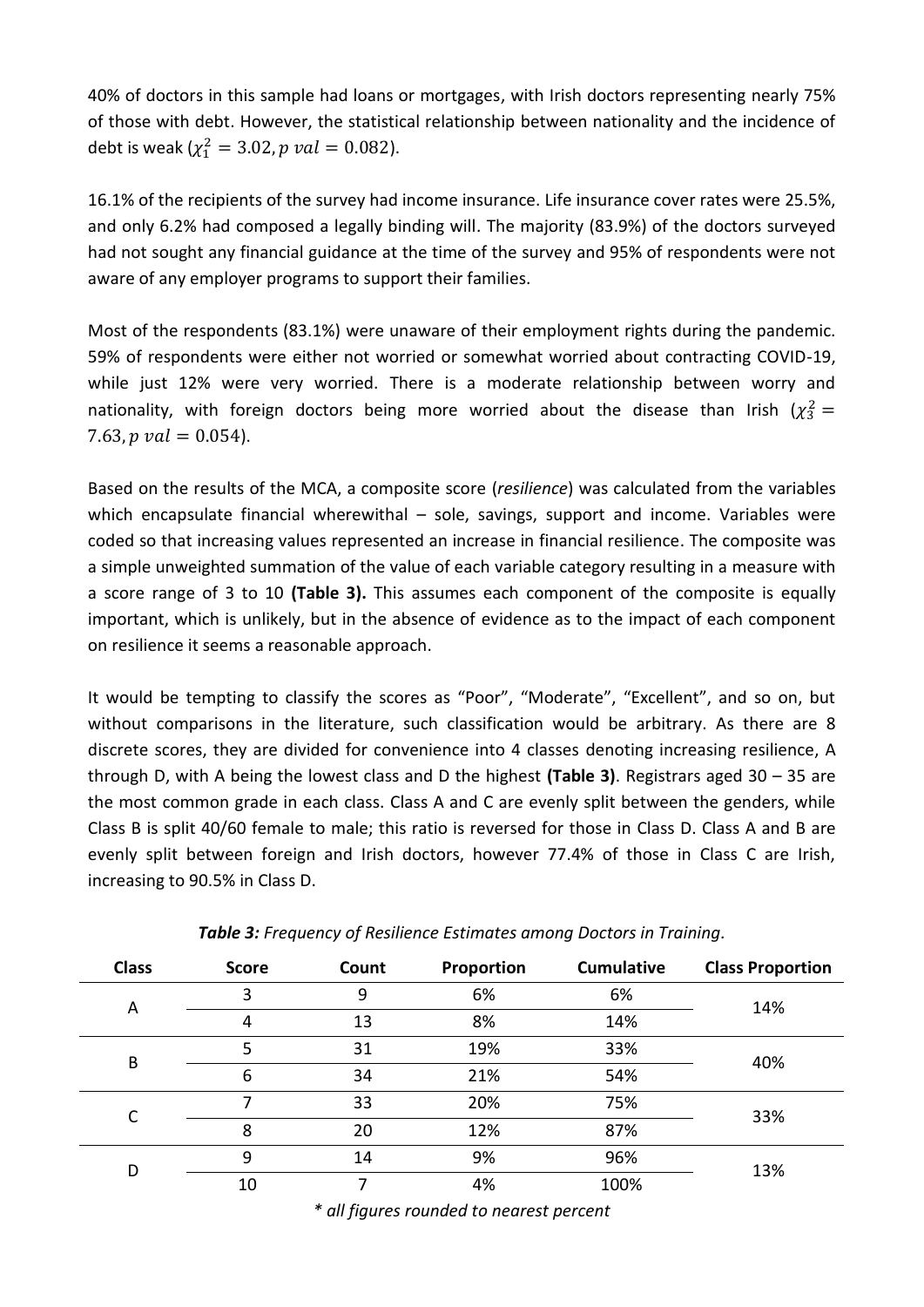Only 19% of doctors in the highest class have binding wills, with a negligible number in the other classes (<6%). Equal numbers of Class A and B doctors have dependents but in the higher classes, the proportion with dependents first falls to 35.8% and then to 14.3%. Class A and B doctors tend to be sole earners (86.4% and 66.2%), while the reverse is true for Class C and D (35.8% and 23.8%). In terms of debt, about 40% of doctors have debt with the number slightly higher for Class C.

## **Discussion**

This study examines the financial resilience of doctors in training at a time when occupation related death and illness was a potential reality. While previous studies of this group have focused on mental resilience <sup>16,17</sup>, our findings indicate significant anxiety regarding financial resilience in the weeks following the COVID related lockdown.

McKnight & Rucci<sup>10</sup> identify an accumulation of savings to the value of 3 times monthly income as the minimum threshold required, irrespective of welfare provision, so as not to be considered financially insecure. They define households with net financial assets to the value of at least six months of household income as financially secure. Based on this criterion, over 64% of doctors within this study would be considered financially fragile.

We can make some rough comparisons for this survey using the HSE salary scales and assumptions around household allowances and reliefs. Based on class midpoints, we calculated the median value of savings for interns as €3,731, representing 1.5 months of savings. According to McKnight & Rucci<sup>10</sup>, this cohort of doctors are financially insecure.

In 2018 national median savings and gross salaries in the Household Finance and Consumption Survey (HFCS) were €5,000 and €47,900 respectively <sup>18</sup>, which are higher than that of an intern. SHOs and registrars had median savings of €14,009 and €16,657 respectively, both falling below the 6 months of savings required to be considered financially secure. These figures are reflected in the wider community in a survey conducted by Kempson and Poppe  $9$  who noted that the "resilience for the future" component was the worst performing measure of that paper's financial well-being composite.

By comparison with national figures reported in the HFCS, 38.3% of households where the highest education of the reference person was a third level or post-graduate degree had a mortgage with a median outstanding balance of €155,400 and 32% had a non-mortgage loan (€8,200)<sup>19</sup>. These figures are broadly in line with our sample for which 60% reported the presence of mortgage or personal debt. Life insurance is a requirement for a mortgage in Ireland, and 25.5% of respondents registered this insurance, which we assume indicates the presence of a mortgage. Of concern is the low levels of doctors who have income insurance (16.1%). While most of this cohort were HSE employees, benefits are based on total average earnings, providing little in the way of early retirement support on medical grounds, or death for the household.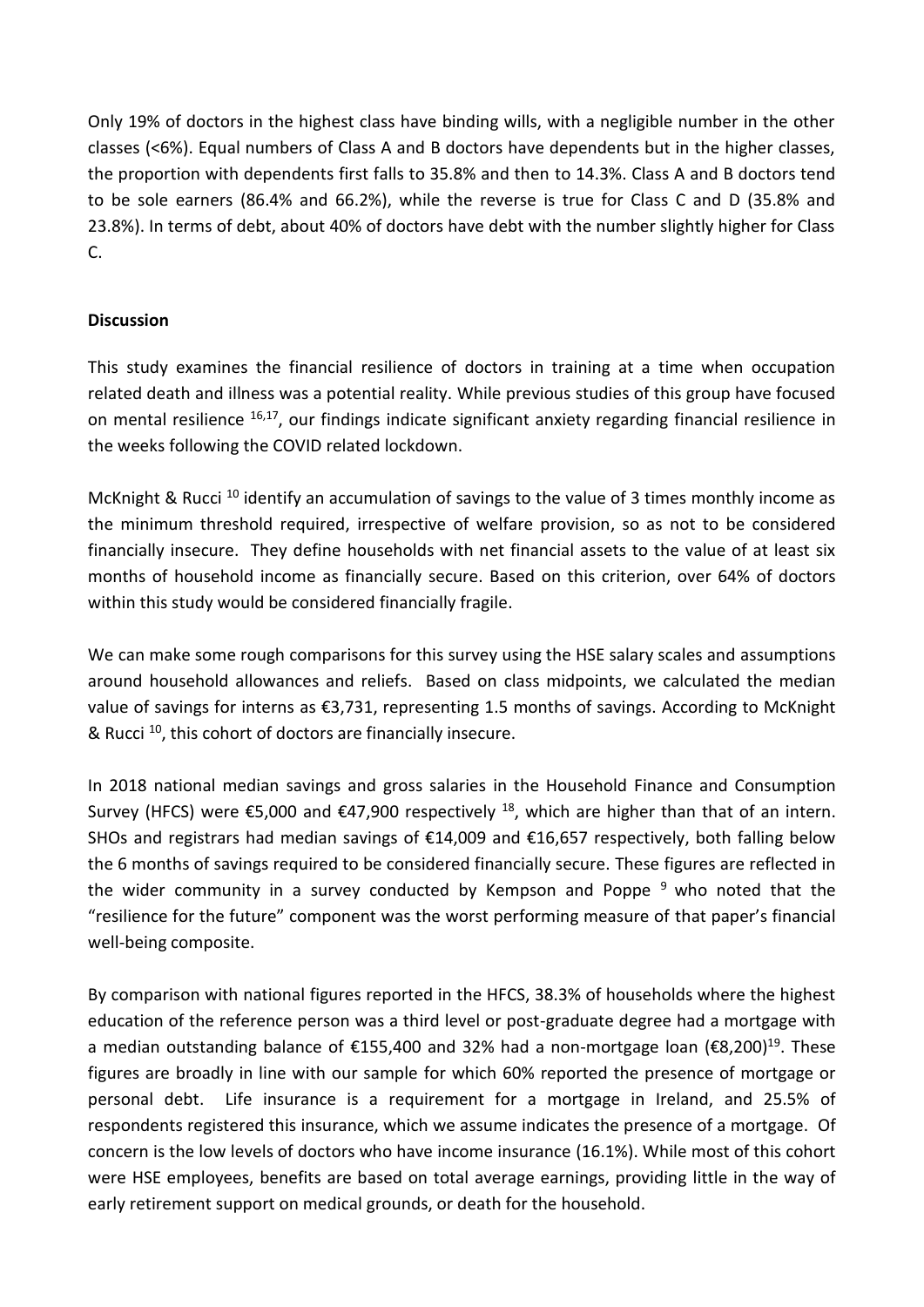At the beginning of March 2020, a week after the first case of Covid-19 was confirmed in Ireland, the government advised of the COVID-19 'special leave with pay' arrangements <sup>20</sup>. However, most of the doctors surveyed were not aware of any occupational support programs. Almost two-thirds (62.9%) did not think that their dependents would be looked after if they died; over twice as many foreign doctors felt this way as Irish doctors. Most respondents had not sought any financial guidance. These findings imply low levels of financial knowledge and social capital, and consequently resilience<sup>8</sup>.

Low sample size was a persistent issue during statistical analysis, while a large number of surveys were sent out the overall response rate was modest (16.1%), and predominantly from this area. The low response rate may be due to the increased workload belabouring medical staff, and also a certain amount of 'survey fatigue'. The majority of respondents were at the latter stages of training reflecting the importance of this issue as responsibilities such as debt and dependants increase with age. It is an avenue for future research to refine and repeat the analysis presented in this paper on a larger sample size with greater statistical power.

Financial resilience is a dynamic concept, this study was limited to measuring the financial resilience of this cohort at a single point in time. Nonetheless, the study indicates a low level of financial preparedness among doctors in training with the majority of doctors falling under the threshold to be considered financially secure, failing to be aware of available supports, and concerned about their dependents. Courses on financial resilience should be integrated into training programs similar to existing courses on emotional resilience and well being, by our training bodies.

### **Declaration of Conflicts of Interest:**

The authors have no conflicts of interest to declare.

### **Corresponding Author:**

Seamus O'Reilly MD PhD Dept of Medical Oncology, Cork University Hospital, Wilton, Cork. E-mail: [seamus.oreilly@hse.ie](mailto:seamus.oreilly@hse.ie)

### **References:**

- 1. Bansal P. Bingemann TA, Greenhawt MM, Nanda A, Oppenheimer J, Sharma H et al. Clinician wellness during the COVID-19 pandemic: extraordinary times and unusual challenges for the allergist/immunologist. J Allergy Clin Immunol Pract 8:1781-1790. 2020.
- 2. Ing EB, XuQ, Salimi A, Torun N. Physician deaths from corona virus (COVID-19) disease. Occup Med. 70:370-4. 2020.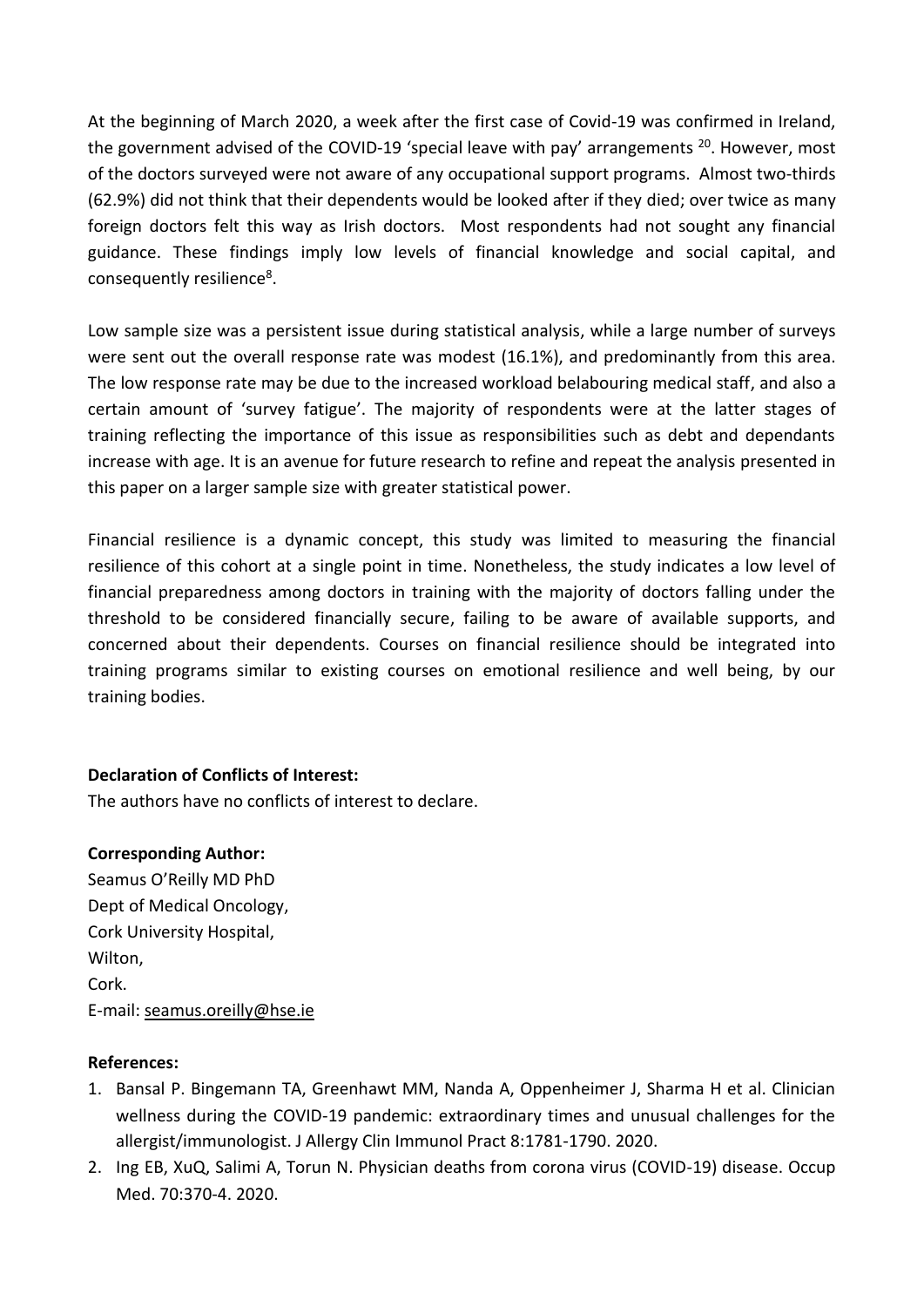- 3. Modenese A, Gobba F. Increased risk of COVID-19 related deaths among general practitioners in Italy. Healthcare 8(2), 155 [https://doi.org/10.3390/healthcare8020155.](https://doi.org/10.3390/healthcare8020155)
- 4. Lambertini M, Toss A, Passaro A, Cristiello C, Cremolini C, Cardone C et al. Cancer care during the spread of coronavirus disease 2019 (COVI-19) in Italy: young oncologist's perspective. ESMO Open 5,e000759.doi10.1136/esmoopen-2020-000759
- 5. Semple S, Cherrie JW. COVID-19: protecting worker health. Ann Work Expo Health 64: 461-4. 2020.
- 6. Trappey B. Running on fumes. JAMA 324:1157-8. 2020.
- 7. Financial Resilience Taskforce. (2019). Measuring Household Financial Resilience (Financial Capability Strategy for the UK). Money & Pensions Service. https://www.fincap.org.uk/en/articles/resilience-task-force
- 8. Salignac F, Marjolin A, Reeve R, Muir K. Conceptualizing and Measuring Financial Resilience: A Multidimensional Framework. Social Indicators Res 145:17-38. 2019.
- 9. Kempson E, Poppe C. Assessing the levels of financial capability and financial wellbeing in Ireland. A report of the Competition and Consumer Protection Commission (CCPC) Ireland. Dublin: Competition and Consumer Protection Commission. [https://www.ccpc.ie/business/wp](https://www.ccpc.ie/business/wp-content/uploads/sites/3/2018/12/Financial-Well-being-in-Ireland-Final-December-2018.pdf)[content/uploads/sites/3/2018/12/Financial-Well-being-in-Ireland-Final-December-2018.pdf](https://www.ccpc.ie/business/wp-content/uploads/sites/3/2018/12/Financial-Well-being-in-Ireland-Final-December-2018.pdf)
- 10. McKnight A, Rucci M. The financial resilience of households: 22 country study with new estimates, breakdowns by household characteristics and a review of policy options. Center for Analysis of Social Exclusion, LSE, Case paper 219. 2020. [https://financialcapability.gov.au/files/the-financial-resilience-of-households-22-country](https://financialcapability.gov.au/files/the-financial-resilience-of-households-22-country-study.pdf)[study.pdf.](https://financialcapability.gov.au/files/the-financial-resilience-of-households-22-country-study.pdf)
- 11. Greenacre MJ. Theory and Applications of Correspondence Analysis. London. Academic Press. 1984.
- 12. Cronbach LJ. Coefficient alpha and the internal structure of tests. Psychometrika 16: 297-334. 1951.
- 13. Pulkstenis E, Robinson TJ. Goodness-of-fit tests for ordinal response regression models. Stats in Med 23:999-1014. 2004
- 14. Horan D, Lydon R, McIndoe-Calder T. Household wealth: what it is, who has it, and why it matters. Dublin. Central Bank of Ireland 2020.
- 15. Office for National Statistics. Financial resilience of households: the extent to which financial assets can cover an income shock. London Office of National Statistics. [https://www.ons.gov.uk/peoplepopulationandcommunity/personalandhouseholdfinances/inc](https://www.ons.gov.uk/peoplepopulationandcommunity/personalandhouseholdfinances/incomeandweath/articles/financialresilienceofhouseholdstheextenttowhichfinancialassetscancoveranincomeshock/2020-04-02#:~:text=On%20average%2C%) [omeandweath/articles/financialresilienceofhouseholdstheextenttowhichfinancialassetscancov](https://www.ons.gov.uk/peoplepopulationandcommunity/personalandhouseholdfinances/incomeandweath/articles/financialresilienceofhouseholdstheextenttowhichfinancialassetscancoveranincomeshock/2020-04-02#:~:text=On%20average%2C%) [eranincomeshock/2020-04-02#:~:text=On%20average%2C%](https://www.ons.gov.uk/peoplepopulationandcommunity/personalandhouseholdfinances/incomeandweath/articles/financialresilienceofhouseholdstheextenttowhichfinancialassetscancoveranincomeshock/2020-04-02#:~:text=On%20average%2C%)
- 16. Walsh G, Hayes B, Freeny Y, McArdle S. Doctor, how can we help you ? Qualitative interview study to identify key interventions to target burnout in hospital doctors. BMJ Open 9, e030209.doi: 10.1136/bmjopen-2019-030209
- 17. McKinley N, McCain RS, Conview L, Clarke M, Dempster M et al. Resilience, burnout and coping mechanisms in UK doctors: a cross sectional study. BMJ Open 27(10),e031765. Doi: 10.1136/bmjopen-2019-031765.